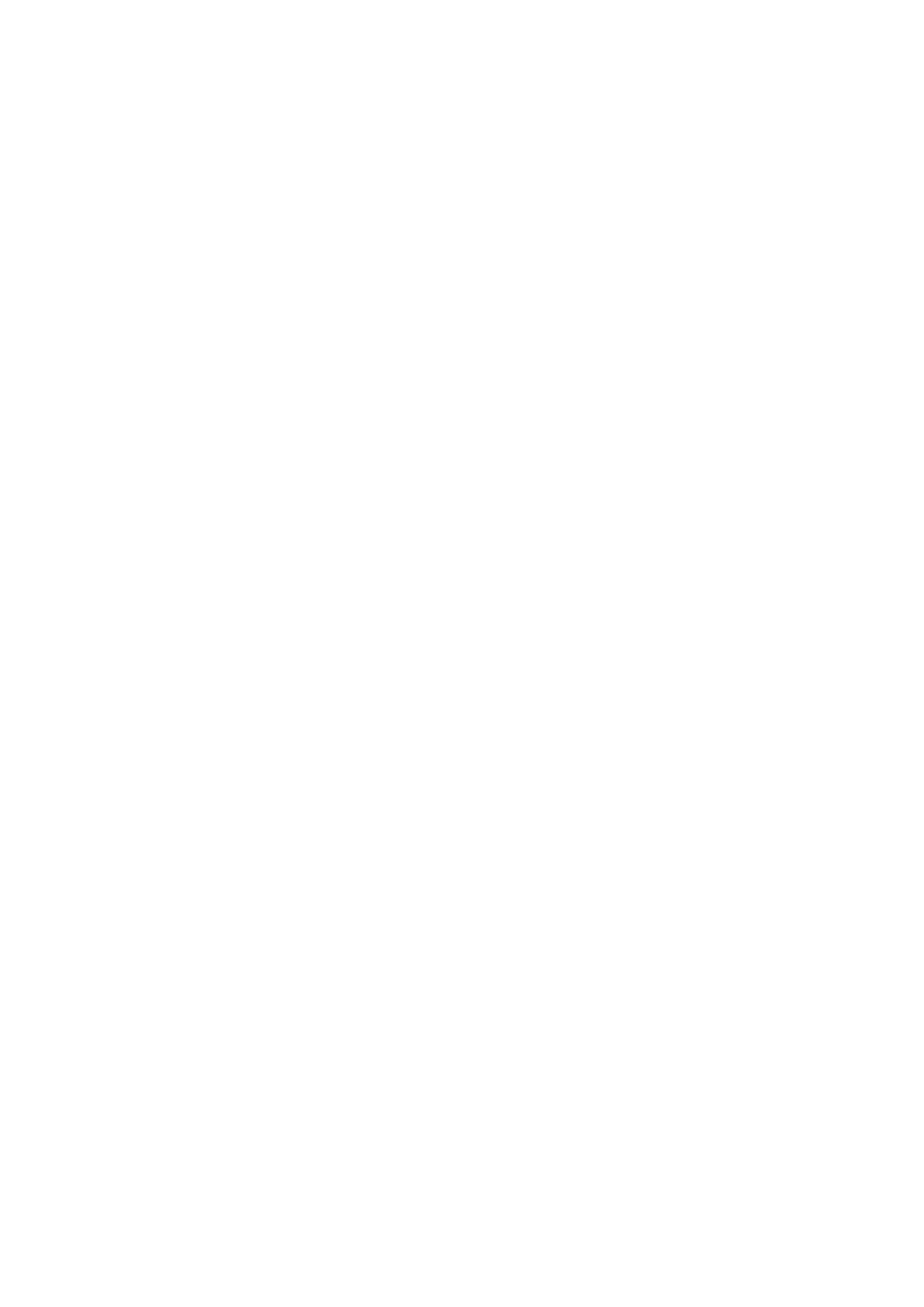

| <b>ITEM</b>  | <b>TABLE OF CONTENTS</b>                     | <b>PAGE</b>    |
|--------------|----------------------------------------------|----------------|
| 1            | <b>Welcome</b>                               | 5              |
| $\mathbf{2}$ | <b>Apologies</b>                             | 5              |
| 3            | <b>Declaration of Interest</b>               | 5              |
| 4            | <b>Confirmation of Minutes</b>               | 5              |
| 5            | <b>Leave of Absence</b>                      | 5              |
| 6            | <b>Acknowledgements</b>                      | 5              |
| 7            | <b>Petitions</b>                             | 5              |
| 8            | <b>Deputations</b>                           | 5              |
| 9            | <b>Public Forum</b>                          | 5              |
| 10           | <b>Extraordinary Business</b>                | 5              |
| 11           | Manukau Harbour Forum coordinator's report   | $\overline{7}$ |
| 12           | Manukau Harbour Forum Chair's report         | 13             |
| 13           | <b>Feedback to Auckland's Water Strategy</b> | 17             |
| 14           | <b>Elected Member updates</b>                | 21             |
| 15           | <b>Confirmation of Workshop Record</b>       | 23             |
| 16           | <b>Consideration of Extraordinary Items</b>  |                |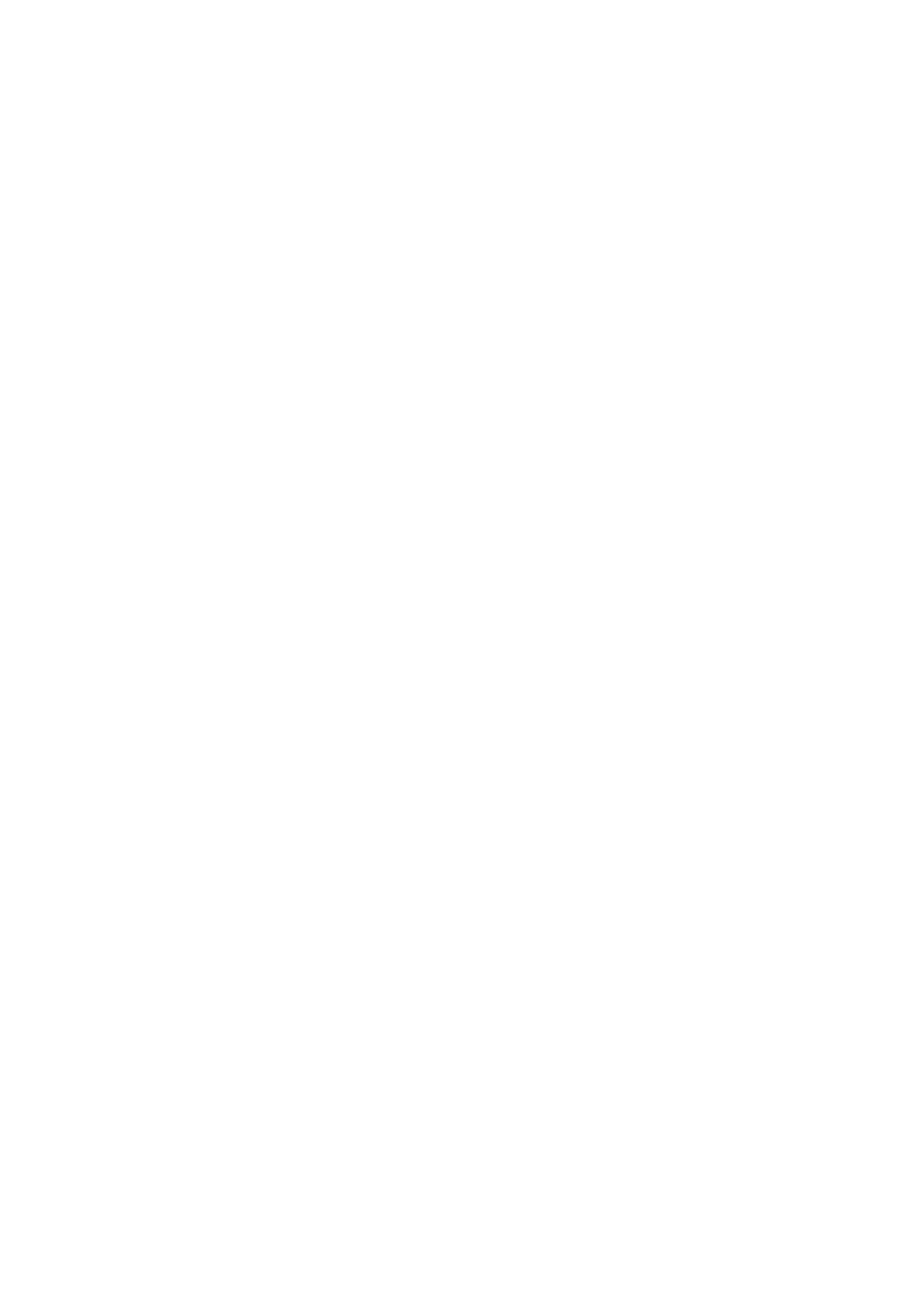

#### <span id="page-4-0"></span>**1 Welcome**

#### <span id="page-4-1"></span>**2 Apologies**

At the close of the agenda no apologies had been received.

#### <span id="page-4-2"></span>**3 Declaration of Interest**

Members are reminded of the need to be vigilant to stand aside from decision making when a conflict arises between their role as a member and any private or other external interest they might have.

#### <span id="page-4-3"></span>**4 Confirmation of Minutes**

That the Manukau Harbour Forum:

a) confirm the ordinary minutes of its meeting, held on Friday, 11 February 2022, as a true and correct.

#### <span id="page-4-4"></span>**5 Leave of Absence**

At the close of the agenda no requests for leave of absence had been received.

#### <span id="page-4-5"></span>**6 Acknowledgements**

At the close of the agenda no requests for acknowledgements had been received.

#### <span id="page-4-6"></span>**7 Petitions**

At the close of the agenda no requests to present petitions had been received.

#### <span id="page-4-7"></span>**8 Deputations**

Standing Order 7.7 provides for deputations. Those applying for deputations are required to give seven working days notice of subject matter and applications are approved by the Chairperson of the Manukau Harbour Forum. This means that details relating to deputations can be included in the published agenda. Total speaking time per deputation is ten minutes or as resolved by the meeting.

At the close of the agenda no requests for deputations had been received.

#### <span id="page-4-8"></span>**9 Public Forum**

A period of time (approximately 30 minutes) is set aside for members of the public to address the meeting on matters within its delegated authority. A maximum of 3 minutes per item is allowed, following which there may be questions from members.

At the close of the agenda no requests for public forum had been received.

#### <span id="page-4-9"></span>**10 Extraordinary Business**

Section 46A(7) of the Local Government Official Information and Meetings Act 1987 (as amended) states:

"An item that is not on the agenda for a meeting may be dealt with at that meeting if-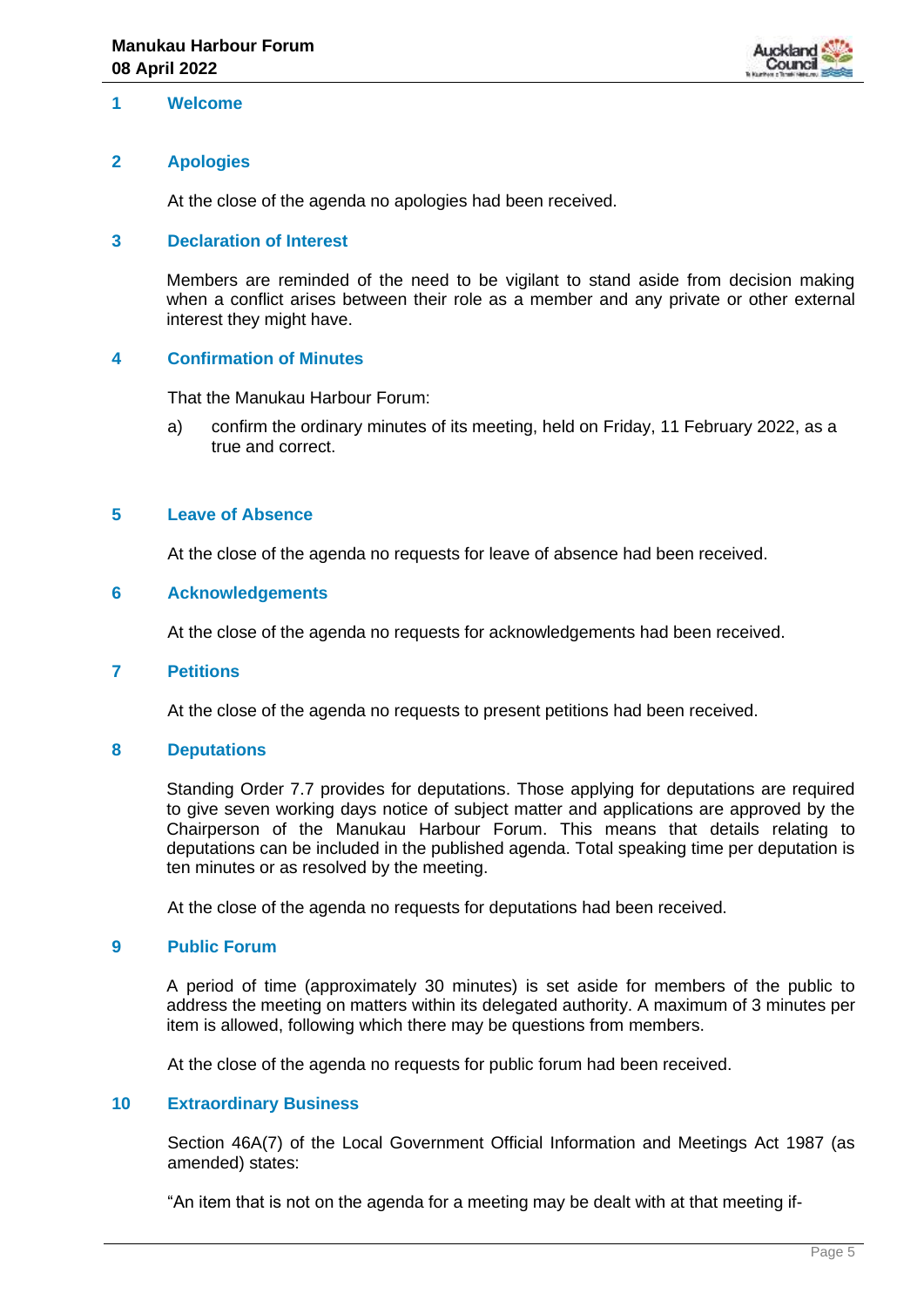

- (a) The local authority by resolution so decides; and
- (b) The presiding member explains at the meeting, at a time when it is open to the public,-
	- (i) The reason why the item is not on the agenda; and
	- (ii) The reason why the discussion of the item cannot be delayed until a subsequent meeting."

Section 46A(7A) of the Local Government Official Information and Meetings Act 1987 (as amended) states:

"Where an item is not on the agenda for a meeting,-

- (a) That item may be discussed at that meeting if-
	- (i) That item is a minor matter relating to the general business of the local authority; and
	- (ii) the presiding member explains at the beginning of the meeting, at a time when it is open to the public, that the item will be discussed at the meeting; but
- (b) no resolution, decision or recommendation may be made in respect of that item except to refer that item to a subsequent meeting of the local authority for further discussion."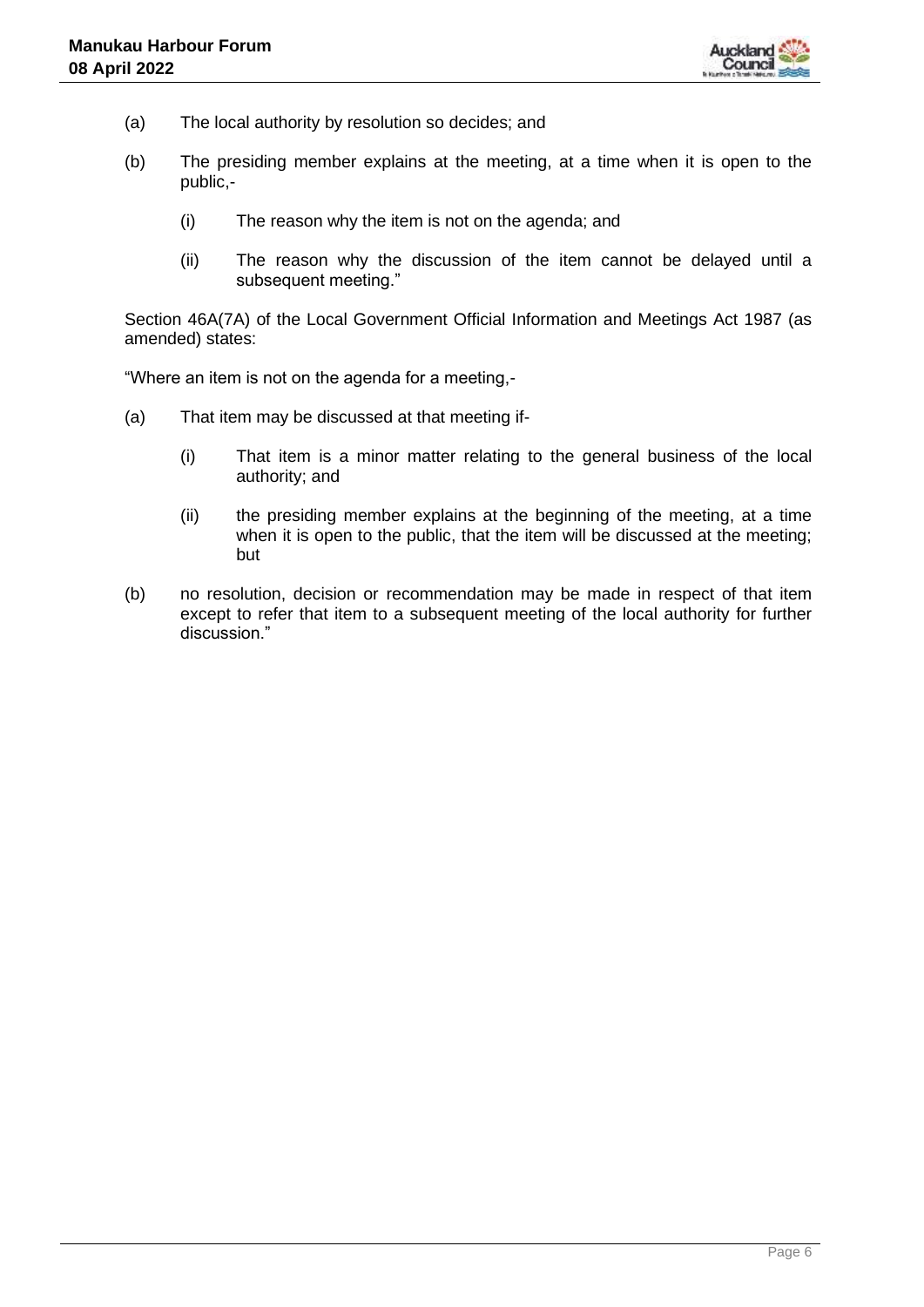

### <span id="page-6-0"></span>**Manukau Harbour Forum coordinator's report**

**File No.:** CP2022/00048

### **Te take mō te pūrongo Purpose of the report**

1. To receive the Manukau Harbour Forum (MHF) co-ordinator's report.

# **Whakarāpopototanga matua Executive summary**

2. Julie Chambers, MHF co-ordinator, will update forum members on the activities for the period 1-31 March 2022.

### **Ngā tūtohunga Recommendation/s**

That the Manukau Harbour Forum:

a) receive the MHF co-ordinator's report for the period 1-31 March 2022.

### **Ngā tāpirihanga Attachments**

| No. Title |                                                              | Page |
|-----------|--------------------------------------------------------------|------|
| <b>AJ</b> | Manukau Harbour Forum co-ordinator's report, 1-31 March 2022 |      |

| <b>Authors</b> | Brenda Railey - Democracy Advisor |
|----------------|-----------------------------------|
| Authorisers    | Glenn Boyd - Local Area Manager   |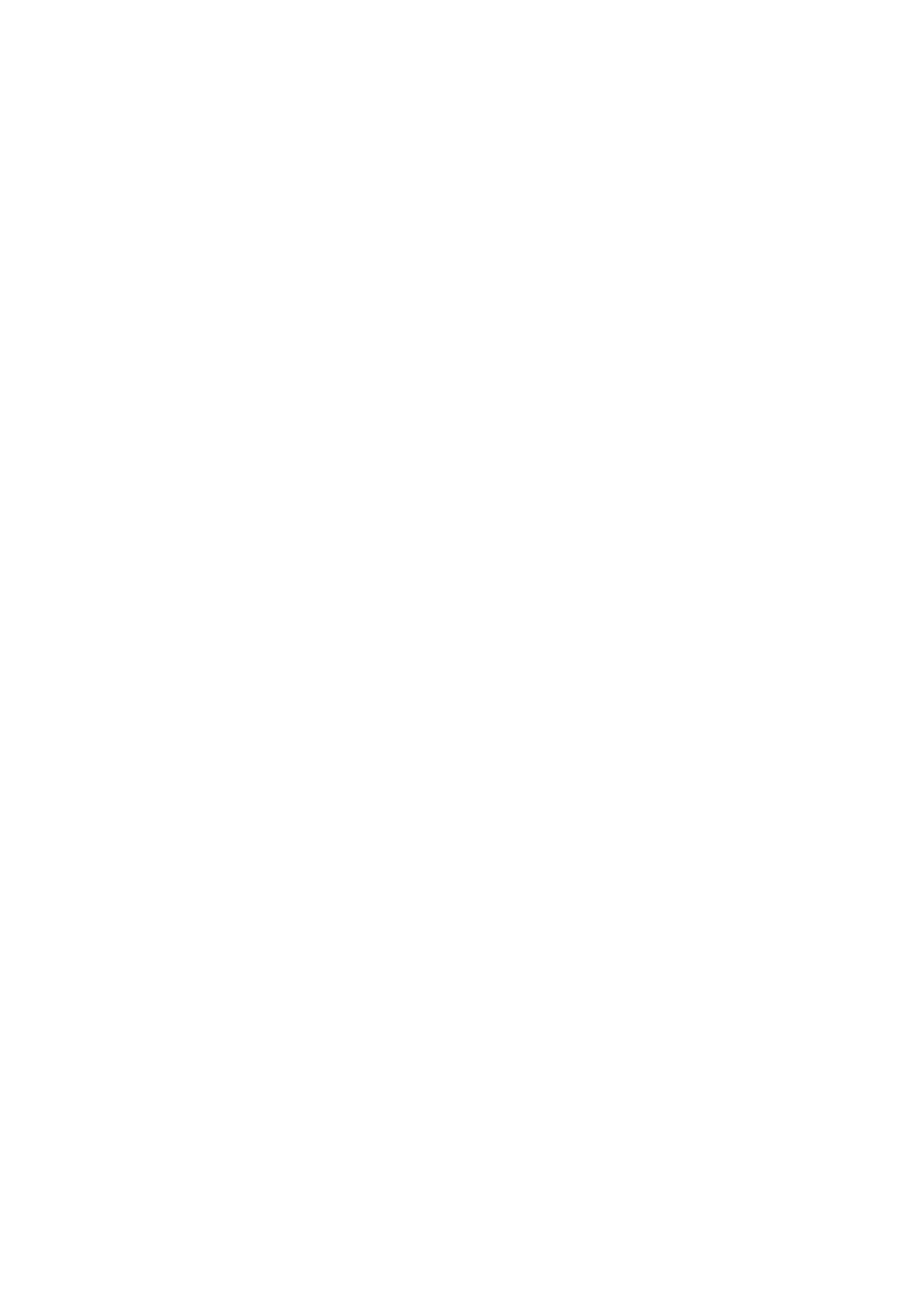

<span id="page-8-0"></span>Manukau Harbour Forum Coordinator Report Reporting Outputs Period: 1-31 March 2022 (4 weeks @ 10 hours per week) Report date: 31/03/2022 **Number: #008** 

#### **March Outputs Summary**

March outputs have focussed on researching and redrafting the Manukau Harbour Forum Terms of Reference and reviewing and providing recommended content for the Manukau Harbour Forum's Auckland Council webpage. Updating the Forum on progress with the Hydrodynamic Model is also a priority and a meeting was held with a member of the Healthy Waters Integrated Catchment Team. Emails are being exchanged to arrange further briefings for the Forum, either in August or at the start of the new term. Communications are ingoing with the Manukau Harbour Restoration Society, with a view to developing a closer working relationship with the Forum. A site visit to Whatipu Regional Park provided further background perspective. An online meeting was held with the Chair and Deputy Chair, and future meeting dates arranged. These will be arranged as required, probably monthly.

| MHF Theme 1<br><b>Strategy &amp;</b><br>Planning | Workplan Detail: to support the achievement of the Forum's strategy and<br>planning vision the coordinator will: |  |  |
|--------------------------------------------------|------------------------------------------------------------------------------------------------------------------|--|--|
| 1a. Work with Executive - planning               |                                                                                                                  |  |  |
|                                                  | 1b. Create / maintain an events calendar                                                                         |  |  |
| 1c. Meet (as possible) with                      |                                                                                                                  |  |  |
| ۰                                                | AC Natural Environment Strategy team,                                                                            |  |  |
| ۰                                                | Healthy Waters team,                                                                                             |  |  |
|                                                  | • Environmental Services team, and the                                                                           |  |  |
| ٠                                                | Local Area Manager who works with the Manukau Harbour.                                                           |  |  |
|                                                  | 1d. Identify opportunities for advocacy submissions.                                                             |  |  |
| 1e. Identify funding opportunities               |                                                                                                                  |  |  |
|                                                  | Coordinator report on strategic and planning activities undertaken:                                              |  |  |
|                                                  | 1a. Identifying and planning key actions                                                                         |  |  |
| ٠                                                | Reviewed and provided feedback on Comms Plan - 5 hours                                                           |  |  |
| ٠                                                | Created final copy for filing - circulated for sign off                                                          |  |  |
| ٠<br>version.                                    | MHF Terms of Reference (TOR) - researched background documents and redrafted next                                |  |  |
| ۰                                                | Circulated TOR, received feedback, and adjusted accordingly                                                      |  |  |
| ٠                                                | Meeting with Forum Chair and Deputy Chair - continued email correspondence                                       |  |  |
| 1b. Calendar:                                    |                                                                                                                  |  |  |
| No updates this month                            |                                                                                                                  |  |  |
| communication with Team leader                   | 1c. Joining Meetings with Natural Environments Team: No meetings notified - email                                |  |  |
| budget.                                          | 1d. Opportunity for advocacy: Annual Plan submissions are due - but no MHF submission this                       |  |  |
|                                                  | 1e. Funding opportunities: No external funding appropriate for MHF identified at this point                      |  |  |

Item<sub>11</sub>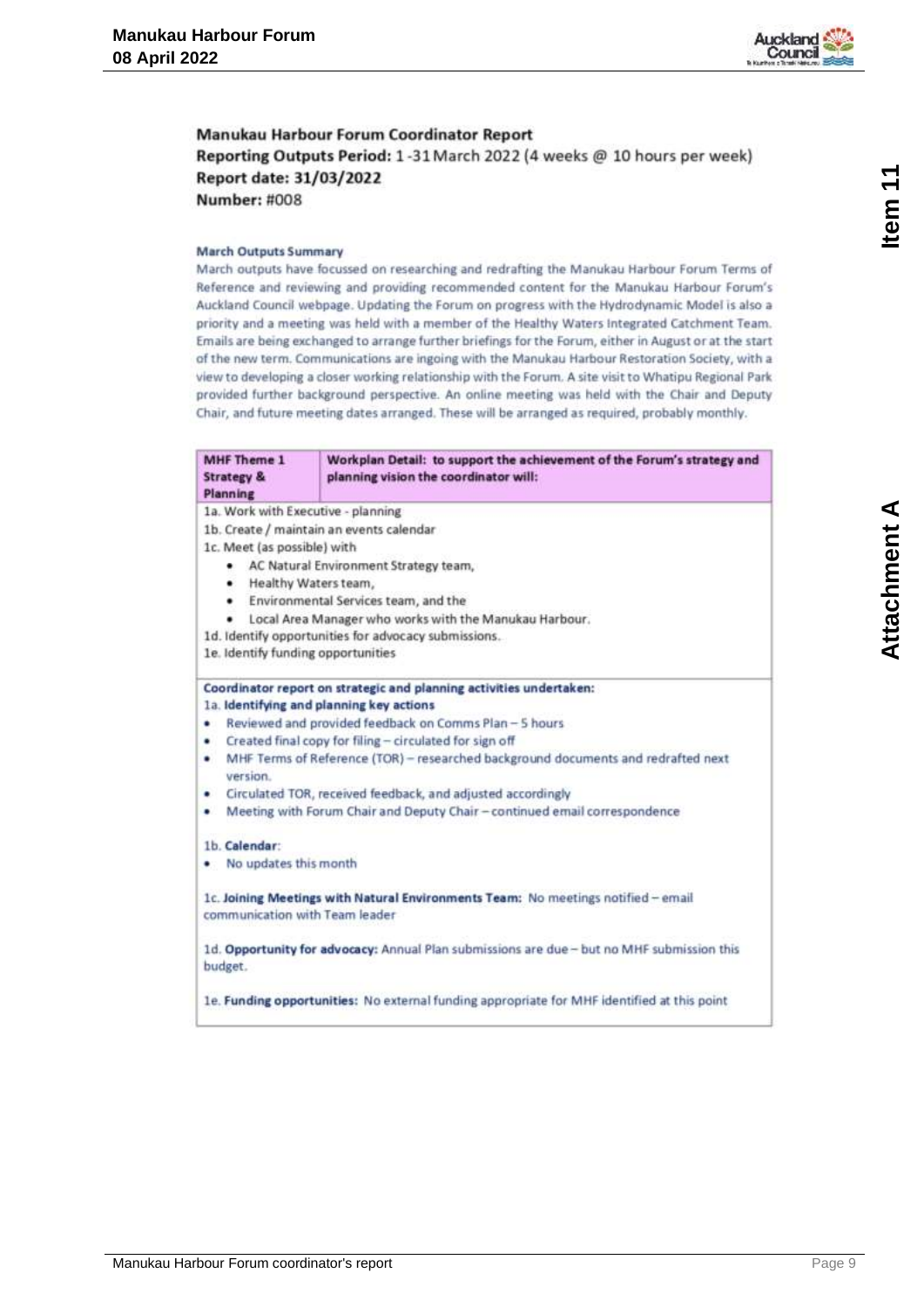

| <b>MHF Theme 2</b><br>Collaboration-<br>working with the<br><b>Friends of the</b><br>Forum | Workplan Detail: to support the achievement of the Forum's collaboration<br>Vision the coordinator will:                                                                                                                                                                                                                                    |
|--------------------------------------------------------------------------------------------|---------------------------------------------------------------------------------------------------------------------------------------------------------------------------------------------------------------------------------------------------------------------------------------------------------------------------------------------|
| 2a. Liaise with<br>۰<br>٠<br>Hauraki Gulf Forum<br>٠<br>۰                                  | Tâmaki Estuary Environment Forum (TEEF), the<br>Mahurangi Harbour Forum and the<br>2b. Identify and create relationships to promote the MH with<br>government agencies, organisations<br>· stakeholders, and individuals<br>2c. Work with the Executive to support implementation of the Comms Plan.                                        |
| 2a. Attended:<br>2b. Reviewed:                                                             | Communications, collaborative, and relationship building activities undertaken:<br>Auckland Council Climate Action Plan community briefing (ZOOM)                                                                                                                                                                                           |
| Circulated first draft to Executive                                                        | Auckland Council Webpage reviewed - and compared with other similar pages<br>Background research undertaken and new sections recommended                                                                                                                                                                                                    |
|                                                                                            | 2c. Communications - Focus on MHF Public Profile<br>Manukau Harbour Restoration Society Communications ongoing<br>Coordinator continued communications with Hauraki Gulf Forum                                                                                                                                                              |
| <b>MHF Theme 3</b><br><b>Building</b><br>knowledge base<br>the Forum                       | Workplan Detail: to support the achievement of the Forum's vision of<br>building the knowledge the coordinator will:                                                                                                                                                                                                                        |
|                                                                                            | 3a. Identify information, studies and programmes that might assist the MHF.<br>3b. Liaise with Auckland Council staff to achieve the above:                                                                                                                                                                                                 |
| $6$ (eli.org.nz).<br>Site visit to Whatipu Regional Park.                                  | Coordinator report on 'building knowledge base' of the Forum<br>3a. Research for the redrafted Terms of Reference and Webpage undertaken and shore bird<br>reference research continued, with a significant paper received from a recently formed<br>Environmental Law Trust, based in Wellington - About Us - Environmental Law Initiative |
| 3b. Meeting / communications with:<br>feedback for the MHF members.                        | Healthy Waters Integrated Catchment Team - meeting and email communications to determine                                                                                                                                                                                                                                                    |
| ٠                                                                                          | Actions to undertake in next reporting period:<br>Continue to build endnote references for future use in submissions and papers.                                                                                                                                                                                                            |

Page 2 of 3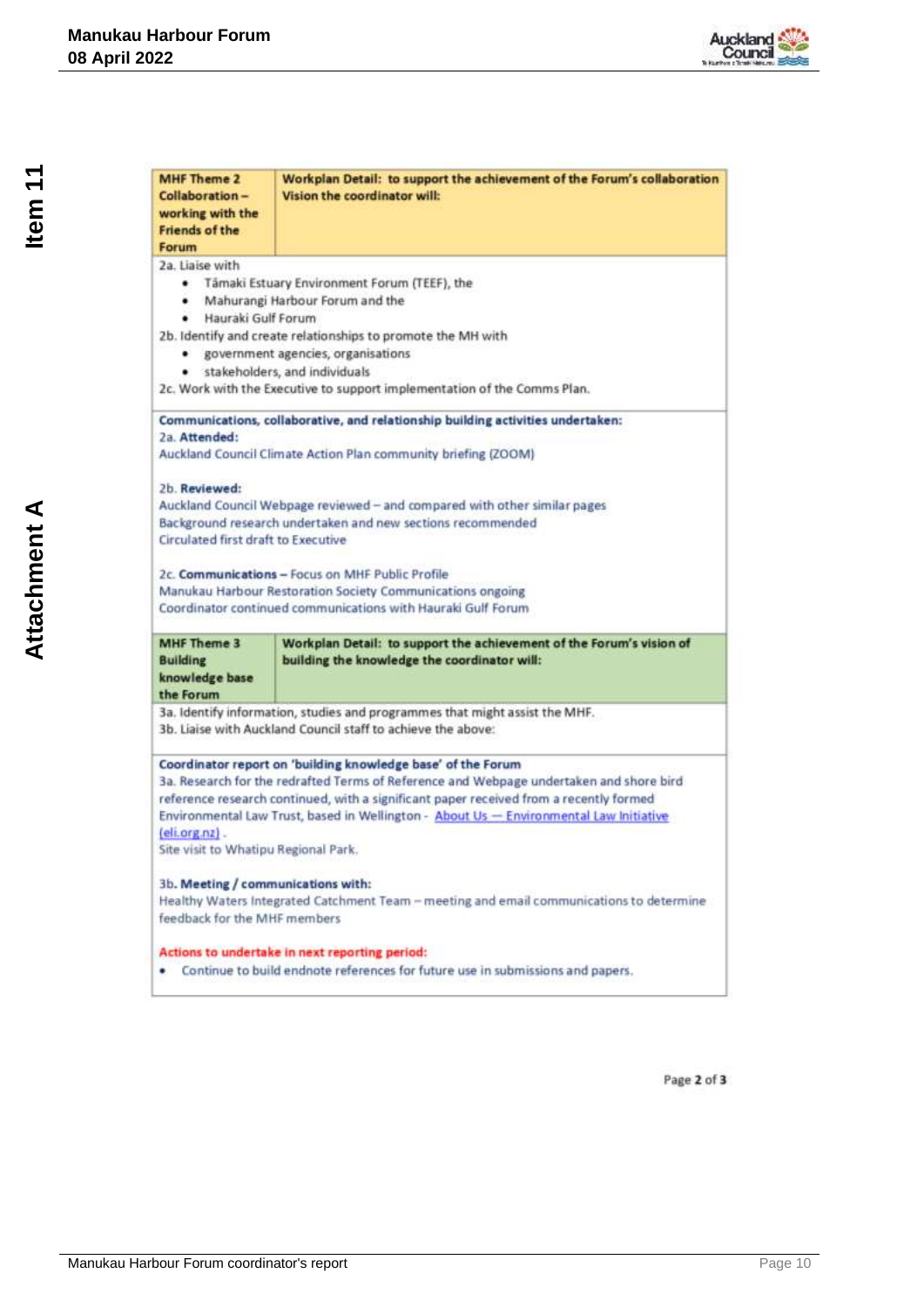

| MHF Theme 4<br>Mana whenua<br>involvement   | Workplan Detail: to support the achievement of the Forum's vision to<br>develop, build, and maintain relationships with mana whenua the<br>coordinator will:                                                                                                                                          |
|---------------------------------------------|-------------------------------------------------------------------------------------------------------------------------------------------------------------------------------------------------------------------------------------------------------------------------------------------------------|
|                                             | 4a. Treaty of Waitangi acknowledgement and inclusion<br>4b. Assist creating relationships with local and central government agencies,<br>stakeholders, and partners who may have interests and work aligned with the<br>vision and focus of the Manukau Harbour Forum (refer to 2b.).<br>4c. Host Hui |
| 4a & 4b and 4c.                             | Coordinator report on building and maintaining mana whenua relationships:                                                                                                                                                                                                                             |
| <b>MHF Theme</b><br><b>Administration</b>   | Workplan Detail: to support the achievement of the Forum's vision for<br>administration the coordinator will:                                                                                                                                                                                         |
| 5. - keeping the<br>Forum moving<br>forward | 5a. Appoint and orientate a MHF Coordinator.<br>5b. Create a calendar of Local Board events and business items that relate to<br>the harbour sourcing the information from the nine local boards that have<br>members on the Forum as a reference for MHF communications and<br>planning              |
| 5a. Completed<br>5b. as per (see 1b.).      | Coordinator report on completing administration requirements:                                                                                                                                                                                                                                         |

Page 3 of 3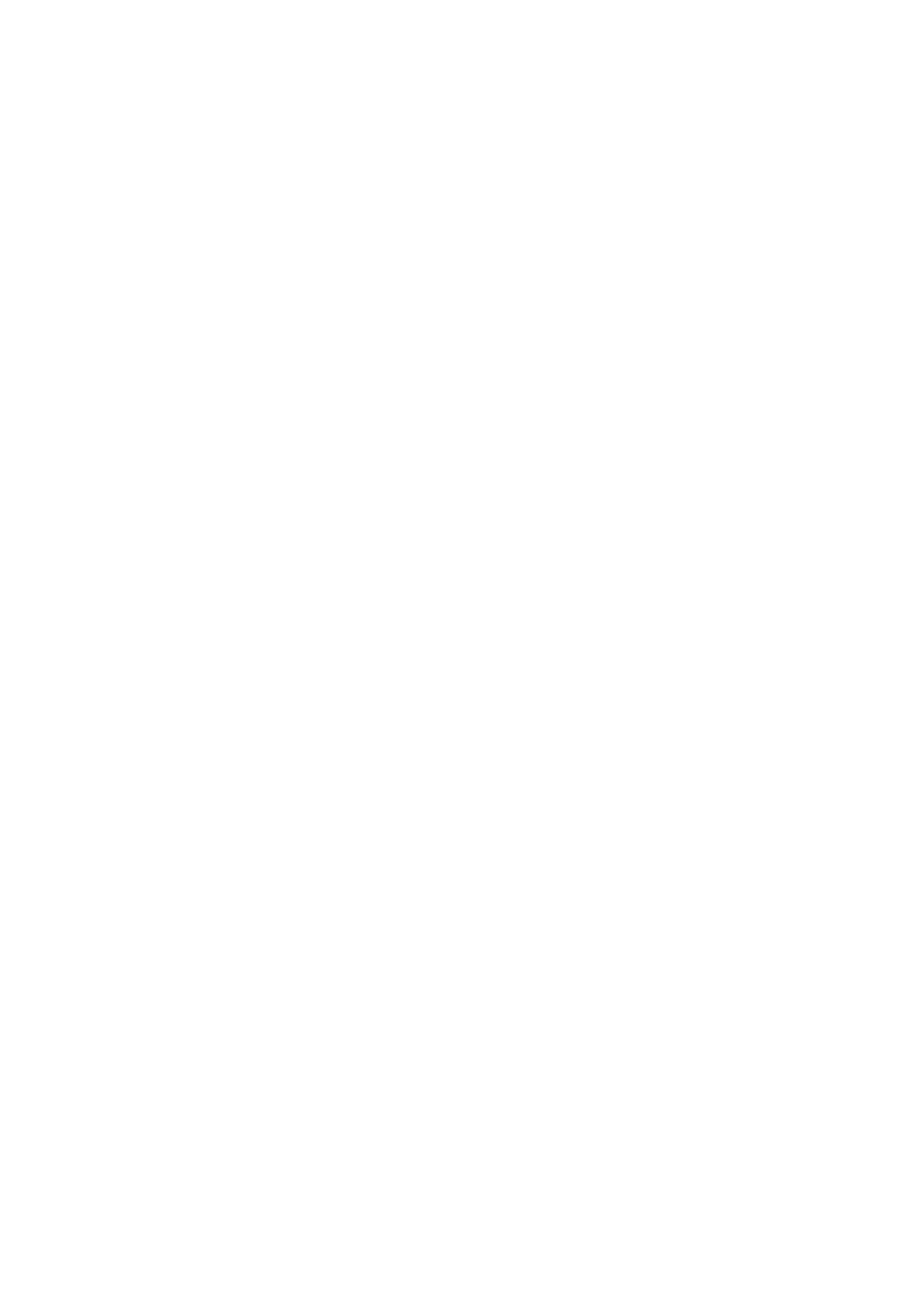

### <span id="page-12-0"></span>**Manukau Harbour Forum Chair's report**

**File No.:** CP2022/04093

### **Te take mō te pūrongo / Purpose of the report**

1. To provide the Manukau Harbour Forum Chair, Jon Turner, with an opportunity to update forum members on the Manukau Harbour Forum activities.

### **Whakarāpopototanga matua Executive summary**

2. It is anticipated that the Chairperson will speak to the report at the meeting.

### **Ngā tūtohunga / Recommendation**

That the Manukau Harbour Forum:

a) receive Chair Jon Turner's report from February to March 2022.

### **Ngā tāpirihanga / Attachments**

| No.                   | $\blacksquare$ Title $\blacksquare$                             | Page |
|-----------------------|-----------------------------------------------------------------|------|
| <b>A</b> <sup>U</sup> | Manukau Habour Forum Chairpersons report February to March 2022 | 15   |

| Authors | Brenda Railey - Democracy Advisor             |
|---------|-----------------------------------------------|
|         | Authorisers   Glenn Boyd - Local Area Manager |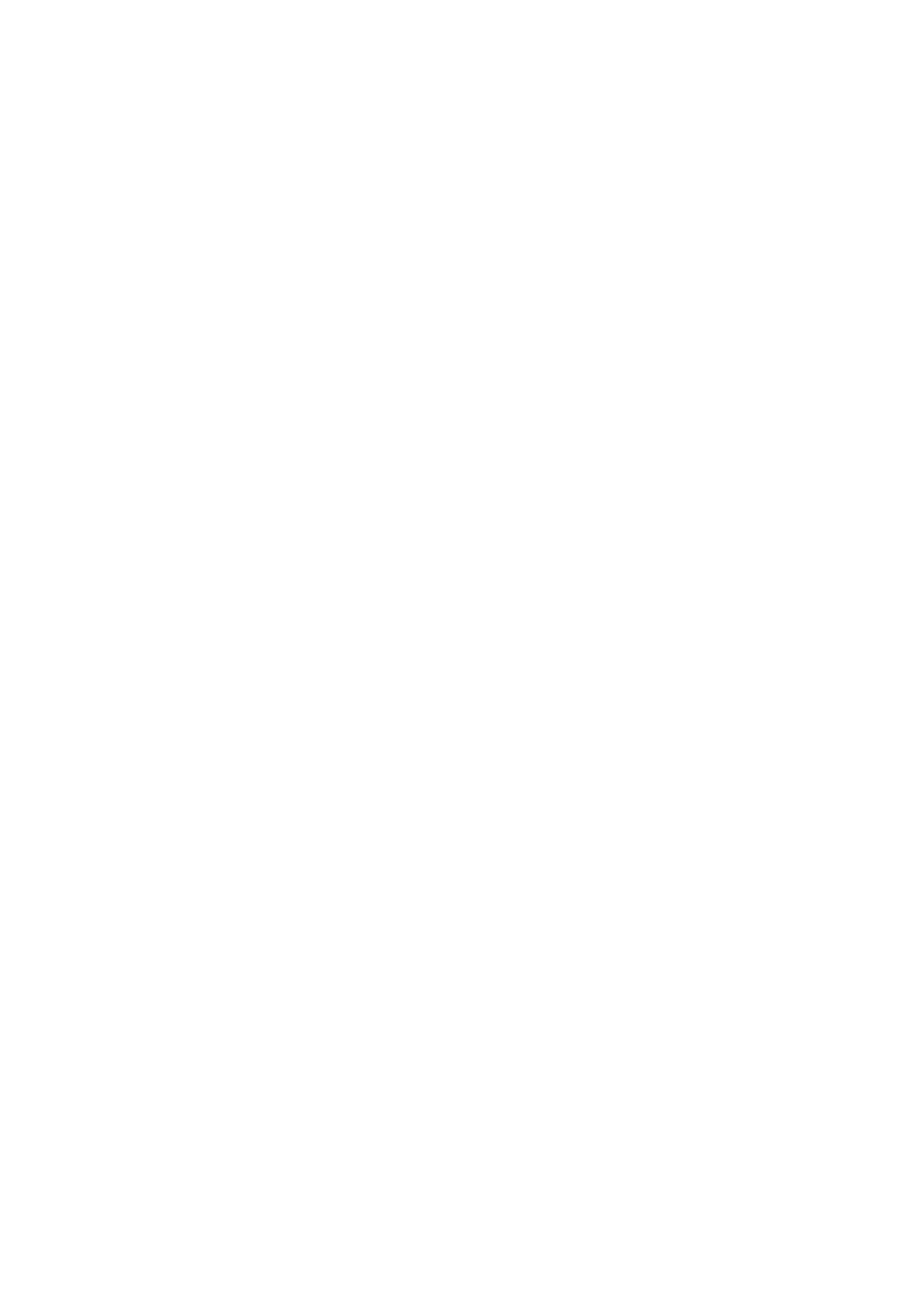

# <span id="page-14-0"></span>Manukau Harbour Forum Chair Jon Turner's report for period **February to March 2022**

#### Attendances:

| 11 <sup>th</sup> February | Manukau Harbour Forum workshop and business meeting. |
|---------------------------|------------------------------------------------------|
| 14 <sup>th</sup> February | Local Board Chairs Forum.                            |
| 4 <sup>th</sup> March     | MHF meeting with Coordinator and Deputy Chair Cole.  |

Our February workshop featured an update on the Old Mangere Bridge project, looking at the environmental controls during construction, the works completed so far and the final design. The middle arch has been put into place and it looks impressive from different vantage points around the harbour. We also had an update on the State of the Environment report, looking at the positives and negatives of the report and how we can use it to inform our work programme in future. We had a discussion about how boards and the forum can best feed into the water strategy, which was signed off at the Environment and Climate Change committee recently. Councillor Daniel Newman, holder of the Harbours portfolio attended and gave a great presentation about how we can advocate to ensure better protection of the harbour, particularly considering large developments in low energy receiving environments. Finally, we had a discussion about the Manukau Harbour Forum communications plan, and how we can begin to implement this.

Our coordinator Julie Chambers has been doing excellent work meeting with community groups and developing work for us, including a refresh of our Terms of Reference and creating a plan for updating the Manukau Harbour Forum website so that it can begin to form a depository of information for residents.

I mentioned in my previous report that I had been working with a concerned citizen about development along the Waikaraka foreshore. This has been a drawn-out process, and will continue to be, but the regulatory team has taken a lot of interest in this and taken action to stop any further degradation beyond what has already taken place. The situation raised some concerns around the lack of protection for the area under the Unitary Plan. As this is a very low-lying area, sea level rise may lead to some serious issues for the harbour in future, as the old landfills become exposed to the sea.

there

Jon Turner (Puketäpapa Local Board) Chair of the Manukau Harbour Forum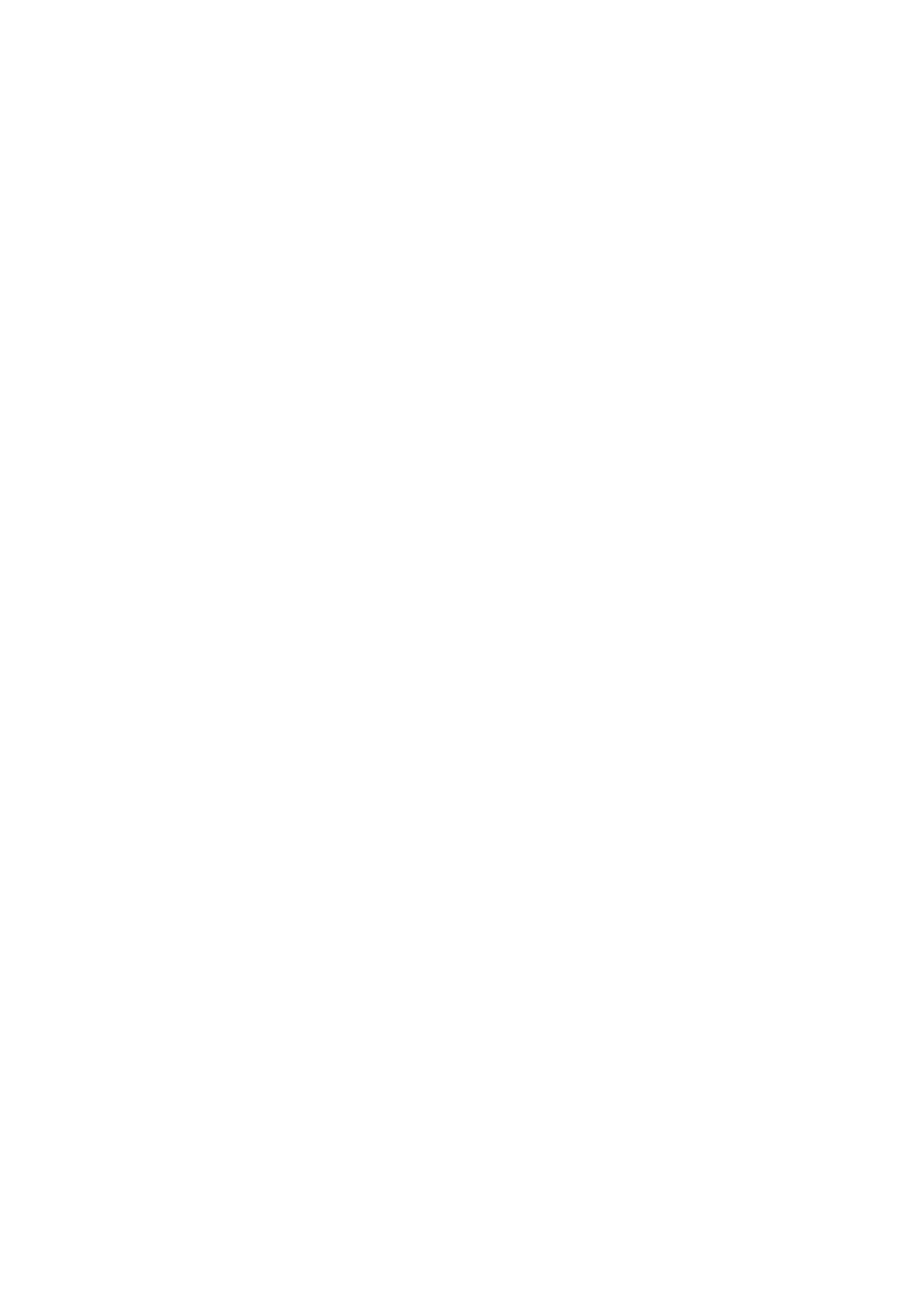

### <span id="page-16-0"></span>**Feedback to Auckland's Water Strategy**

**File No.:** CP2022/03964

### **Te take mō te pūrongo Purpose of the report**

1. To enable the Manukau Harbour Forum (Forum) to endorse provided feedback on Auckland's Water Strategy

### **Whakarāpopototanga matua Executive summary**

- 2. The Manukau Harbour Forum received a report of Auckland's Water Strategy at its 11 February 2022 meeting. The Forum were invited to provide feedback to inform the Environment and Climate Change Committee.
- 3. As per the following resolution MHFJC/2022/1 the Chairperson and Deputy Chairperson were delegated authority to coordinate and submit feedback.
	- **13 Auckland's Water Strategy**

Resolution number MHFJC/2022/2

MOVED by Member S Toms, seconded by Member D Trenberth:

#### **That the Manukau Harbour Forum:**

- **a) provide feedback on the eight strategic shifts of the Water Strategy framework:** 
	- **i) Te Tiriti Partnership**
	- **ii) Empowered Aucklanders**
	- **iii) Sustainable Allocation and Equitable Access**
	- **iv) Regenerative Water Infrastructure**
	- **v) Water Security**
	- **vi) Integrated Land use and Water Planning**
	- **vii) Restoring and Enhancing Water Ecosystems**
	- **viii) Pooling Knowledge.**
- **a) delegate authority to Chairperson J Turner and Deputy Chairperson A Cole to coordinate and provide feedback on Auckland's Water Strategy.**

#### **CARRIED**

4. Feedback from the Forum was submitted on 28 February 2022 and is attached for formal endorsement.

### **Ngā tūtohunga Recommendation/s**

That the Manukau Harbour Forum:

a) endorse Attachment A as the Manukau Harbour Forum's feedback to Auckland's Water Strategy.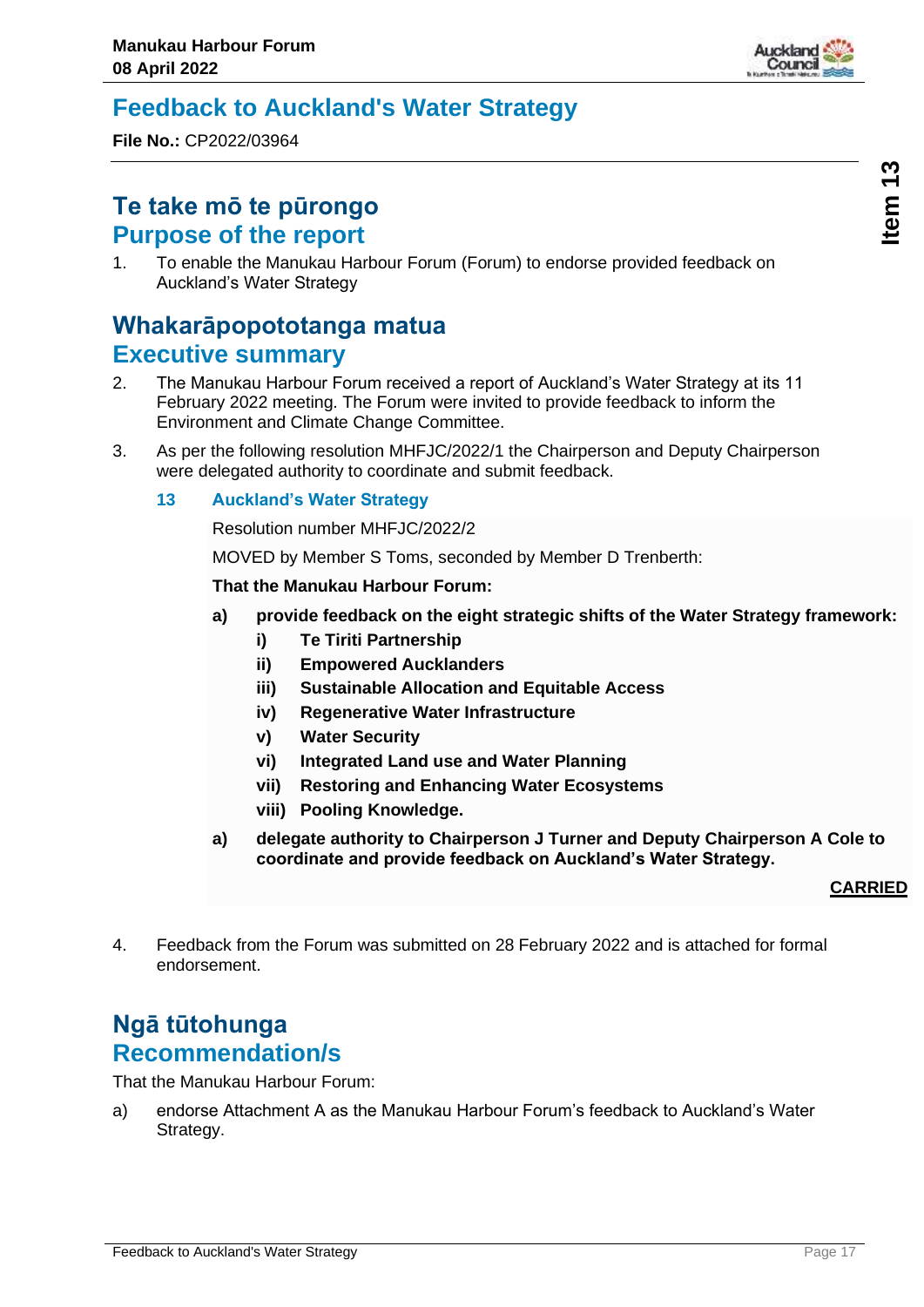### **Ngā tāpirihanga Attachments**

| Authors     | <b>Brenda Railey - Democracy Advisor</b> |
|-------------|------------------------------------------|
| Authorisers | Glenn Boyd - Local Area Manager          |

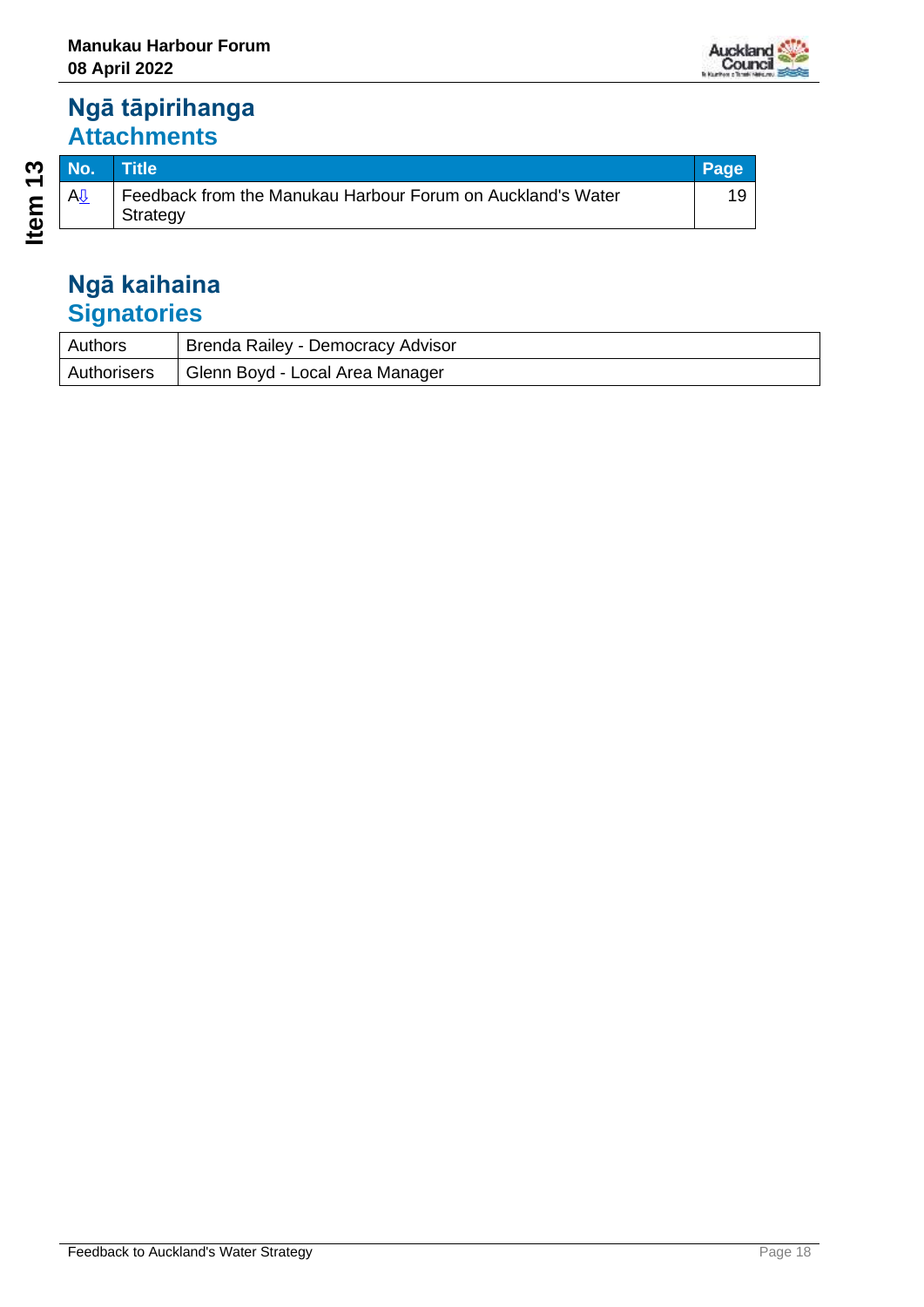

<span id="page-18-0"></span>28 February 2022

#### Feedback from the Manukau Harbour Forum with respects the Auckland's Water Strategy report.

This feedback has been approved as delegated to MHF Chair and Deputy Chair. Resolution MHFJC/2022/5

The Manukau Harbour Forum:

- a) note the Forum is constituted of the nine local boards who share the Manukau Harbour coastal edge. The intent of the forum is to raise the profile, and advocate for action, to improve the water quality of the Manukau Harbour and its watershed
- b) support the eight identified strategic shifts of Auckland's Water Strategy and its response to the recognition that high quality water, and water environments, are important to Aucklanders
- c) support the identification of the need for additional resourcing to deliver on actions outlined in the water strategy
- d) reinforce the known need for action to remediate and return the vitality of the marine waters of the Manukau harbour along with its connected above and below ground freshwater water sources
- e) seek support for the finalisation of the current state assessment of the Manukau Harbour and its watershed in the next financial year, and the development and resourcing of a specific Manukau Harbour plan for action to inform the 2024 10-year budget
- f) note the 2020 Environment and Climate Change Committee resolution ECC/2020/57 b) support building better relationships between Auckland Council and mana whenua around the Manukau Harbour, including exploring a new approach to governance, and specifically support the enhancement of relationships between Auckland Council and mana whenua with regards to partnering on improved outcomes for the Manukau Harbour
- g) acknowledge the role of community action and the tireless contributions that are being made, and seek their continued support by Auckland Council through additional resourcing for local decisions and actions funded through regional budgets

Item<sub>13</sub>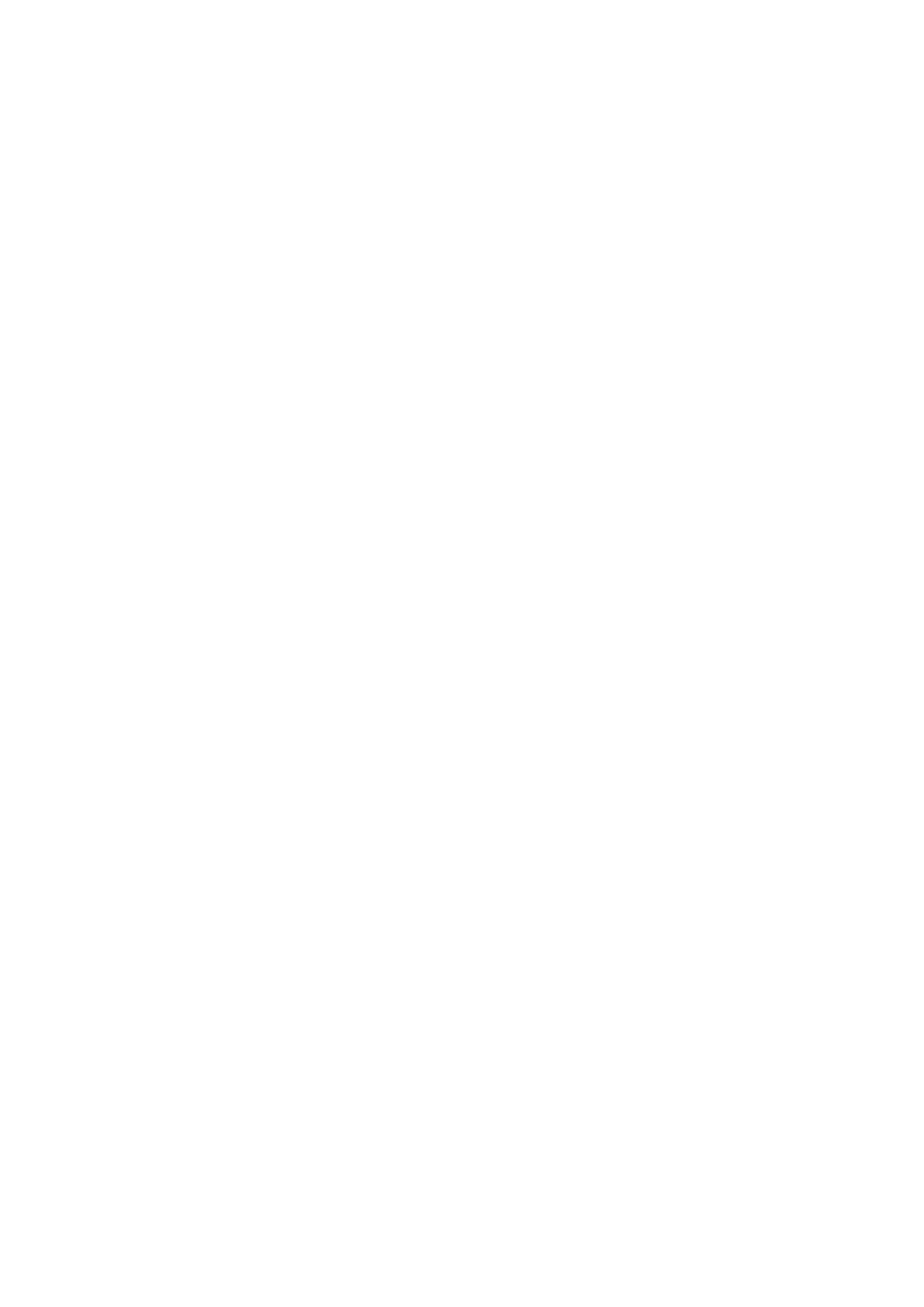

### <span id="page-20-0"></span>**Elected Member updates**

**File No.:** CP2022/04098

### **Te take mō te pūrongo Purpose of the report**

1. A period of 15 minutes has been set aside for the attending elected members to update the Forum on significant matters relating to Manukau Harbour.

### **Ngā tūtohunga Recommendation/s**

That the Manukau Harbour Forum:

a) receive any elected member verbal or tabled updates.

### **Ngā tāpirihanga Attachments**

There are no attachments for this report.

| Authors     | Brenda Railey - Democracy Advisor |
|-------------|-----------------------------------|
| Authorisers | Glenn Boyd - Local Area Manager   |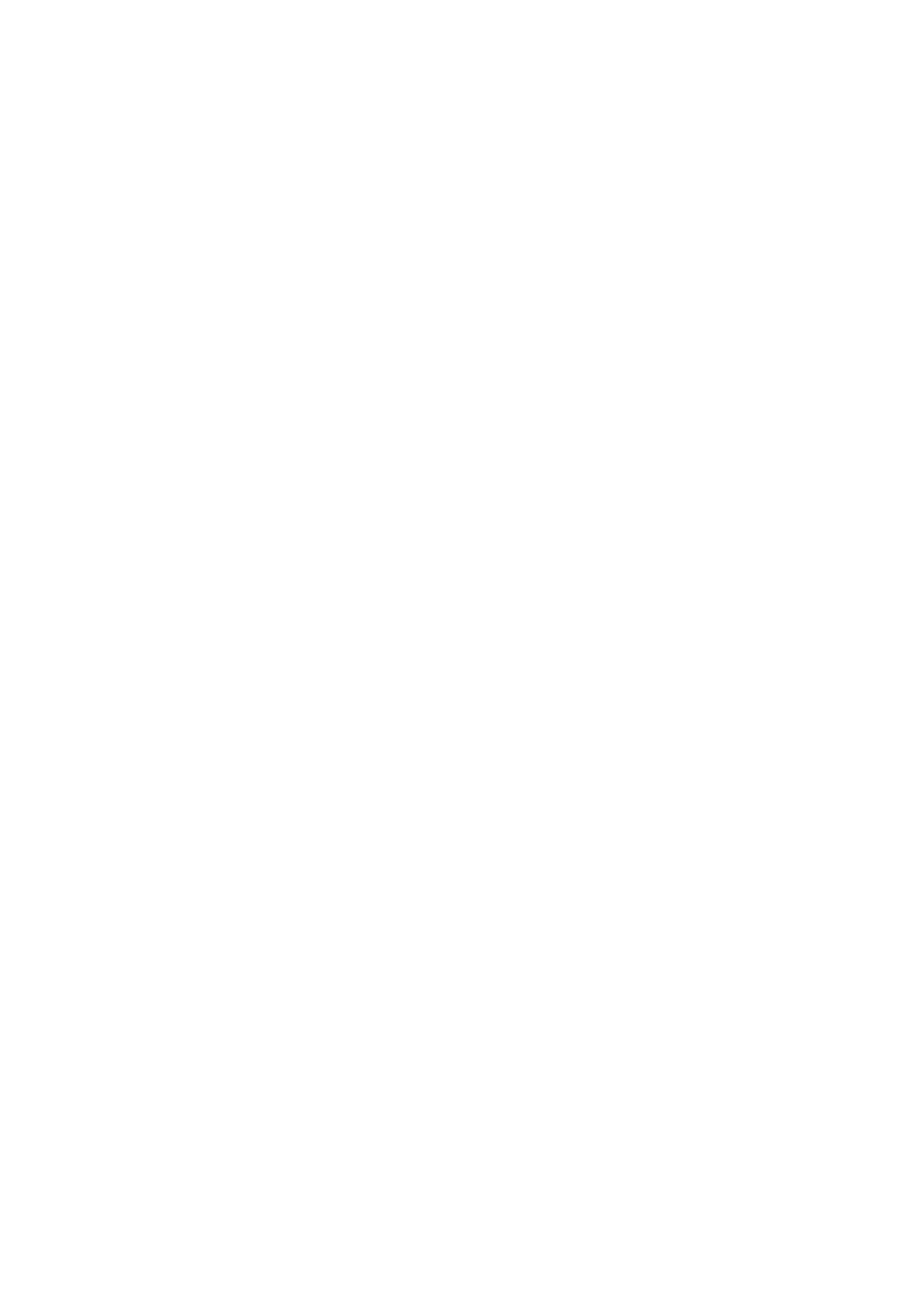

# <span id="page-22-0"></span>**Confirmation of Workshop Record**

**File No.:** CP2022/04099

### **Te take mō te pūrongo Purpose of the report**

1. To note the workshop record held by the Manukau Harbour Forum.

### **Whakarāpopototanga matua Executive summary**

Briefings provided at the workshop are as follows:

Friday 8 February 2022

Coordinator's update

- 1. Old Mangere Bridge project
- 2. Manukau Harbour State of the Environment update
- 3. Auckland's Water Strategy
- 4. Councillor Daniel Newman Auckland Harbours Lead
- 5. Present proposed MHF Communications Plan

### **Ngā tūtohunga Recommendation/s**

That the Manukau Harbour Forum:

a) note the workshop record for the workshop held on 11 February 2022.

### **Ngā tāpirihanga Attachments**

| No. Title |                                                         | Page |
|-----------|---------------------------------------------------------|------|
| AIJ       | Manukau Harbour Forum workshop record, 11 February 2022 |      |

| Authors     | Brenda Railey - Democracy Advisor |
|-------------|-----------------------------------|
| Authorisers | Glenn Boyd - Local Area Manager   |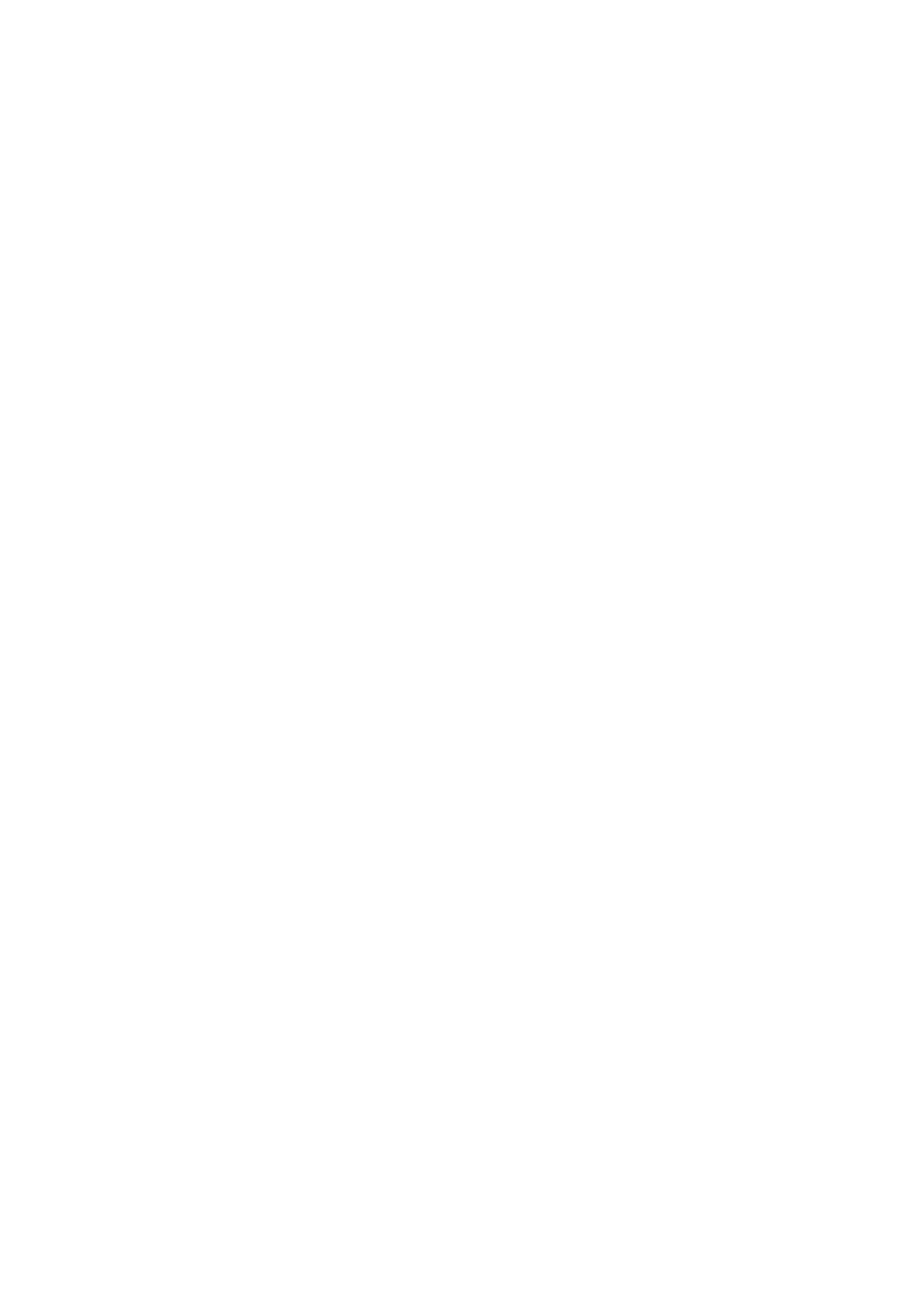



### **Manukau Harbour Forum Workshop notes via MS Teams**

<span id="page-24-0"></span>

| Date:       | Friday 11 February 2022                                                                                                                          |
|-------------|--------------------------------------------------------------------------------------------------------------------------------------------------|
| Time:       | 9.00am-12.00pm                                                                                                                                   |
| Attendees:  | Jon Turner (Chair), Alan Cole (Deputy Chair)                                                                                                     |
| Members:    | Lemauga Lydia Sosene, Dawn Trenberth, Sue Smurthwaite, Saffron Toms (from<br>9.30am) and Kay Thomas                                              |
| Alternates: | Amanda Kinzett (from 10am), Tabetha Gorrie, Ofa Dewes, Ella Kumar (from<br>9.30am), Michelle Clayton, Chris Makoare and Jessica Rose (from 10am) |
| Apologies:  | Maria Meredith, George Hawkins,                                                                                                                  |
|             | Staff attending: Glenn Boyd, Brenda Railey, Ben Paris, Wendy D'Arcy, Dave Allen, Donna Carter,<br>Cicilia Dwe, Ella Walsh and Orrin Kapua        |

External: Julie Chambers

#### **Staff Apologies:**

| 9.00am                        | Karakia                                                                                                                                                                                                                                                                                                                                                                                                                                                                                                                                                                                                   |
|-------------------------------|-----------------------------------------------------------------------------------------------------------------------------------------------------------------------------------------------------------------------------------------------------------------------------------------------------------------------------------------------------------------------------------------------------------------------------------------------------------------------------------------------------------------------------------------------------------------------------------------------------------|
| $(15 \text{ mins})$           | Member and staff introductions<br>Chair's opening comments<br>1. Briefing on mangrove issue: Still under investigation<br>2. Deaths in the harbour                                                                                                                                                                                                                                                                                                                                                                                                                                                        |
| 9.15am<br>$(15 \text{ mins})$ | Present coordinator's activities for January 2022<br>Presenter: Jon Turner<br>Brief overview of presentation prepared by coordinator activities.<br>Access to MHF documents on Cloud (set up by Glenn Boyd)<br>٠<br>Draft MHF Terms of Reference refresh discussed<br>٠<br>Liaising with Friends of the Forum<br>۰<br>Building and maintaining mana whenua relationships<br>٠                                                                                                                                                                                                                             |
| 9.30am<br>$(30 \text{ mins})$ | 1. Old Mangere Bridge project<br>To provide an update on the Mangere Bridge upgrade<br>Presenters: Introduction by Grace Doughty, Ronnie Salunga (Waka Kotahu) and<br>Kurt Grant (McConnell Dowell) on project progress<br>Notes:<br>Fishing rod holders, 12m wide at fishing bays, 11 benches, 1.2m high handrail,<br>۰<br>8m wide deck, 8m in low tide and 4m in high tide clearance.<br>Progress update on on-going works provided.<br>٠<br>Challenges outlined including deconstruction of old Mängere bridge.<br>٠<br>Works completed: arch and deck sections fabricated in Napier and concrete<br>۰ |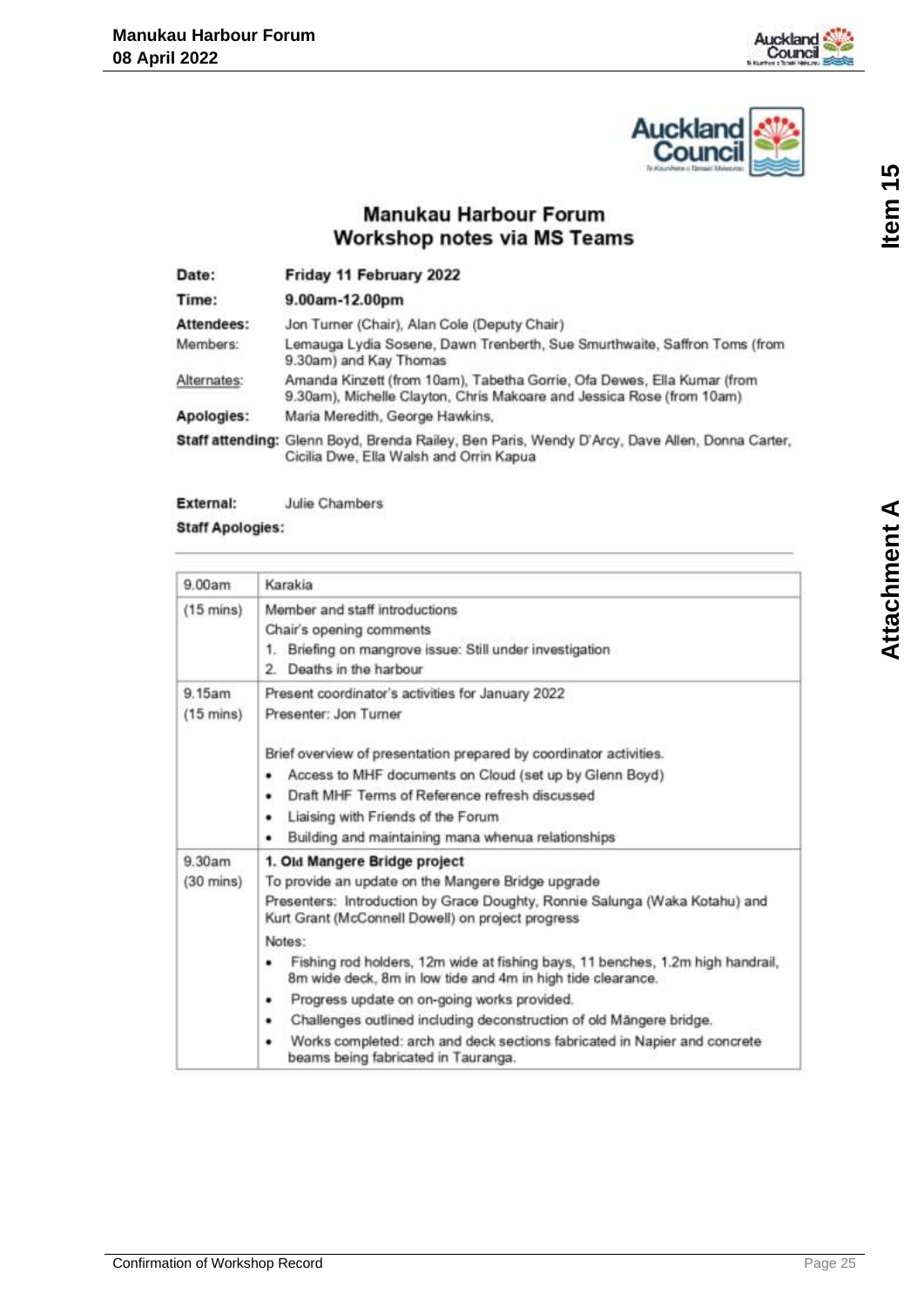

|                     | Environmental controls: Floating pontoon, noise monitoring, erosion and<br>٠<br>sediment control and machinery using bio oil.                                                                                                           |
|---------------------|-----------------------------------------------------------------------------------------------------------------------------------------------------------------------------------------------------------------------------------------|
|                     | Held events with local community including local schools. Kept people updated<br>٠<br>with quarterly newsletters, monthly e-movie and via social media.                                                                                 |
|                     | On track for August 2022 completion.<br>٠                                                                                                                                                                                               |
|                     | Followed by question time:                                                                                                                                                                                                              |
|                     | Are people going to be able to jump off the bridge?<br>۰                                                                                                                                                                                |
|                     | Auckland Council will maintain bridge (local road) however bridge vested in<br>Crown)                                                                                                                                                   |
|                     | Forum appreciated communications and keeping everyone in loop and<br>community updated.                                                                                                                                                 |
| 10.00am             | 2. Manukau Harbour - State of the Environment update                                                                                                                                                                                    |
| $(30 \text{ mins})$ | To give an update covering the findings of the monitoring on latest river water quality<br>and coastal water quality annual reports.                                                                                                    |
|                     | Presenters: Megan Carbines (Lead Environmental Scientist - Research & Evaluation<br>- RIMU) and Donna Carter                                                                                                                            |
|                     | Notes:                                                                                                                                                                                                                                  |
|                     | Synthesis of State of the Environment Monitoring in the Manukau presentation<br>presented by RIMU (Research and Evaluation Unit)                                                                                                        |
|                     | 13 reports underpin synthesis report<br>٠                                                                                                                                                                                               |
|                     | Recap of regional findings provided<br>٠                                                                                                                                                                                                |
|                     | Concern with water and air quality, level of contaminants on land/sea and excess<br>٠<br>sediment's negative impact explained.                                                                                                          |
|                     | Additional work undertaken e.g. shorebird and seabird monitoring programme<br>٠<br>etc.                                                                                                                                                 |
| 10.30am             | 3. Auckland's Water Strategy                                                                                                                                                                                                            |
| $(30 \text{ mins})$ | Provided a briefing of Auckland's Water Strategy report.                                                                                                                                                                                |
|                     | Presenter: Todd Shephard and Glenn Boyd                                                                                                                                                                                                 |
|                     | Notes:                                                                                                                                                                                                                                  |
|                     | Forum feedback / key points (delegation to chair and deputy chair to make<br>٠<br>changes)                                                                                                                                              |
|                     | Use of new terminology<br>٠                                                                                                                                                                                                             |
|                     | Mana whenua alignment to local boards / reported regionally<br>٠                                                                                                                                                                        |
| 11.00am             | 4. Councillor Daniel Newman - Auckland Harbours Lead                                                                                                                                                                                    |
| $(30 \text{ mins})$ | To share from a regional level view and converse with the members of the forum                                                                                                                                                          |
|                     | Presenter: Daniel Newman (Milo Guichard, Senior Councillor advisor)                                                                                                                                                                     |
|                     | Notes:                                                                                                                                                                                                                                  |
|                     | Grateful for work of Auckland Plan Strategy & Research team re progress<br>٠<br>Natural, water targeted rate.                                                                                                                           |
|                     | Biggest challenge Manukau Harbour - legacy land use practices and<br>٠<br>remediation going forward                                                                                                                                     |
|                     | Sediment from land going into harbour<br>٠                                                                                                                                                                                              |
|                     | Significant challenge impact on natural world<br>٠                                                                                                                                                                                      |
|                     | Provided a perspective rather than asking what is the Water Quality Targeted<br>٠<br>Rate (WQTR) doing in the Manukau catchment that turn this to identifying<br>projects within catchments that can attract WQTR as a better approach. |

Page 2